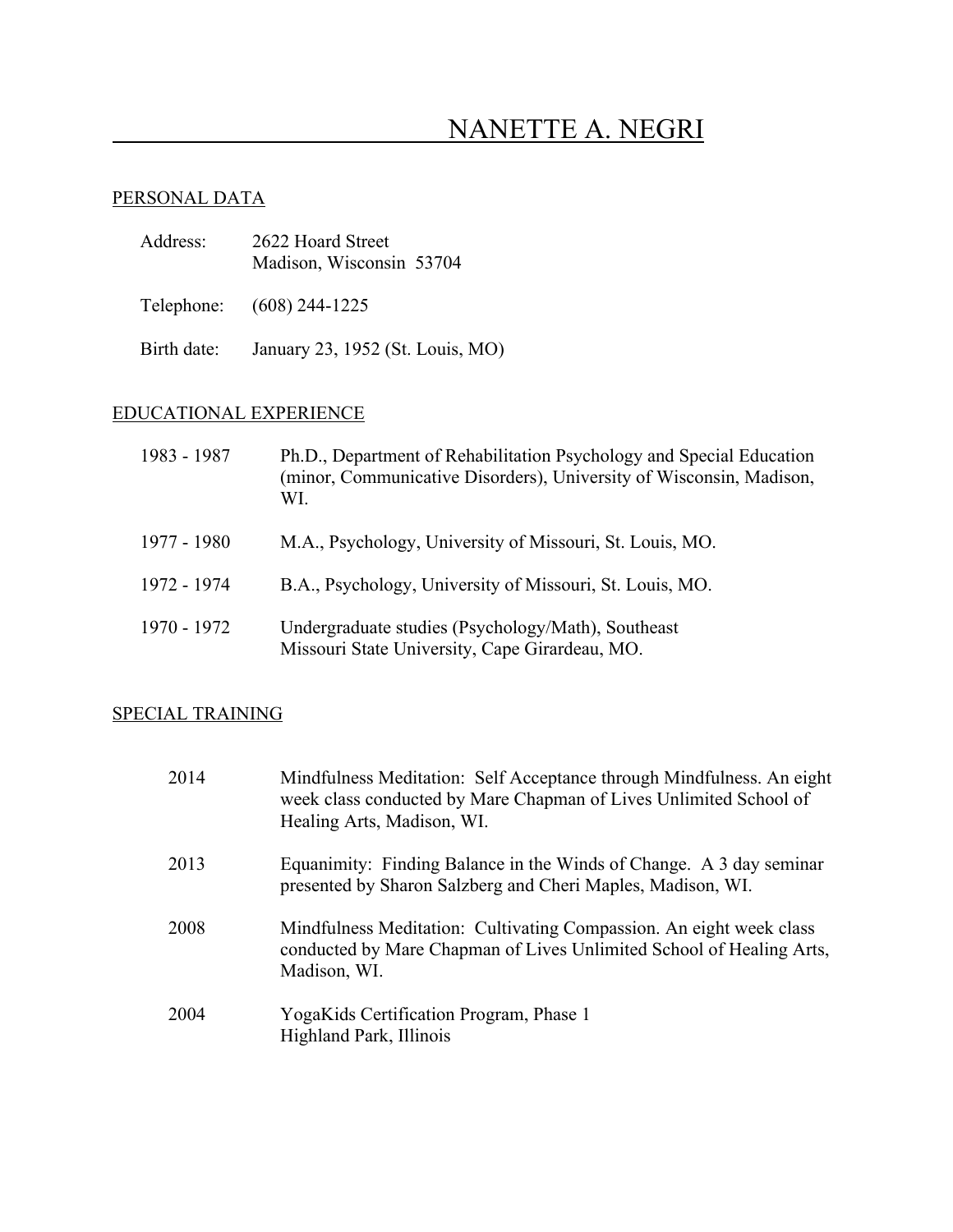| 2003 | Mindfulness Meditation: Cultivating authenticity. An eight week class<br>conducted by Mare Chapman of Lives Unlimited School of Healing Arts,<br>Madison, WI.                                                   |
|------|-----------------------------------------------------------------------------------------------------------------------------------------------------------------------------------------------------------------|
| 2000 | Mindfulness Meditation: An advanced class in using mindfulness<br>meditation to manage fears and anxiety. A six week class conducted by<br>Mare Chapman of Lives Unlimited School of Healing Arts, Madison, WI. |
| 1997 | Mindfulness Meditation: An approach to facing<br>challenges. A six-week class conducted by Mare Chapman of Lives<br>Unlimited School of Healing Arts, Madison, WI.                                              |
| 1996 | University of Wisconsin-Madison Postdoctoral Seminar: Recent<br>Treatment and Educational Developments for Individuals with Autism                                                                              |
| 1995 | University of Wisconsin-Madison Postdoctoral Seminar: The Role of<br>Movement Differences in Typically Developing Infants and the Impact on<br><b>Individuals with Autism</b>                                   |
|      | Movement Disorders and the Role they Play in Autism: A 2-day<br>workshop presented by Dr. Anne M. Donnellan and Ms. Martha Leary,<br>Madison, WI.                                                               |
| 1994 | University of Wisconsin-Madison Postdoctoral Seminar: The Differential<br>Diagnosis and of Cognitive Disabilities, Schizophrenia, Catatonia,<br>Parkinson, Obsessive Compulsive Disorder, and Autism            |
|      | The Role of Sensory Integration in the Treatment of Individual with<br>Autism: A 3-day workshop presented by Ms. Sheila Frick, OTR,<br>Madison, WI.                                                             |
|      | The Behavioral Treatment of Young Children with Autism: A 2-day<br>seminar presented by Dr. Ivar Lovaas, Madison, WI.                                                                                           |
|      | Meditation and It's Role in Therapy and Relaxation Training: An 8-week<br>course at Lives Unlimited, School of Healing Arts, Madison, WI.                                                                       |
| 1993 | University of Wisconsin-Madison Postdoctoral Seminar: Exploring New<br>Interpretations of Mental Retardation and Autism                                                                                         |
| 1990 | Mindworks: Understanding the Perceptual Learning Styles of Our Minds<br>-presented by Dr. Dawna Markova, through Lives Unlimited, School of<br>Healing Arts, Madison, WI.                                       |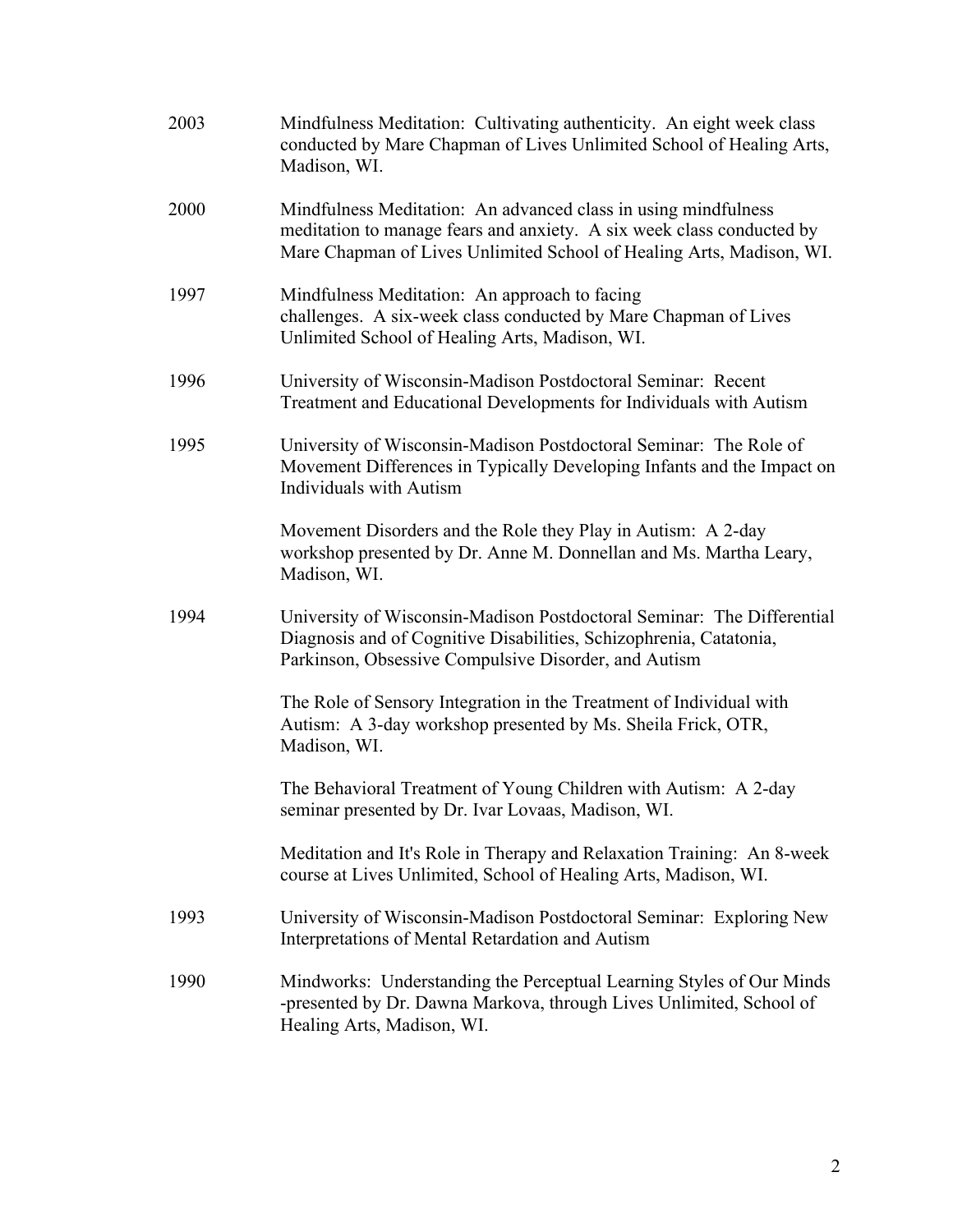| 1987 | Crisis Prevention and Intervention: Preventing and<br>Managing the Aggressive Behavior of Individuals with Behavior Problems<br>- presented by Paul White, Family and Community Ties, the Waisman<br>Center, Madison, Wi.                     |
|------|-----------------------------------------------------------------------------------------------------------------------------------------------------------------------------------------------------------------------------------------------|
| 1985 | University of Wisconsin-Madison Special Seminar:<br>Understanding the Association between Cognition,<br>Language/Communication and Social Skills in the Development of<br>Children and Adults with Severe Communication and Social Disorders. |
| 1982 | NSAC National Personnel Training Program: The<br>Development of Educational Programs for Students with<br>Autism and Other Severe Social and Communication Disorders (6 weeks).                                                               |
| 1981 | North Carolina Division TEACCH Training Workshop: Administration of<br>the Childhood Autism Rating Scale.                                                                                                                                     |
| 1979 | North Carolina Division TEACCH Training Workshop:<br>Administration of the Psychoeducational Profile.                                                                                                                                         |
| 1978 | South Carolina Department of Mental Health Training<br>Workshop: Averting and Handling Aggressive Behavior.                                                                                                                                   |
|      | State of Missouri Workshop for Teaching Severely<br>Behavior Disordered, Lake of the Ozarks, MO.                                                                                                                                              |
| 1976 | The Judevine Center, St. Louis, MO: Administrator<br>Training Program.                                                                                                                                                                        |
| 1974 | The Judevine Center, St. Louis, MO: Professional<br>Training Program.                                                                                                                                                                         |

#### PROFESSIONAL EXPERIENCE

2012 – Present Consultant – D.C. Everest School District, Schofield, WI Duties: Provide consultation, support, and training (for Staff and parents) in the areas of: inclusion, integration, development of individualized educational plans, development of behavior management plans, awareness presentations for general education peers and staff, social skills training, regulation strategies (including mindfulness practices and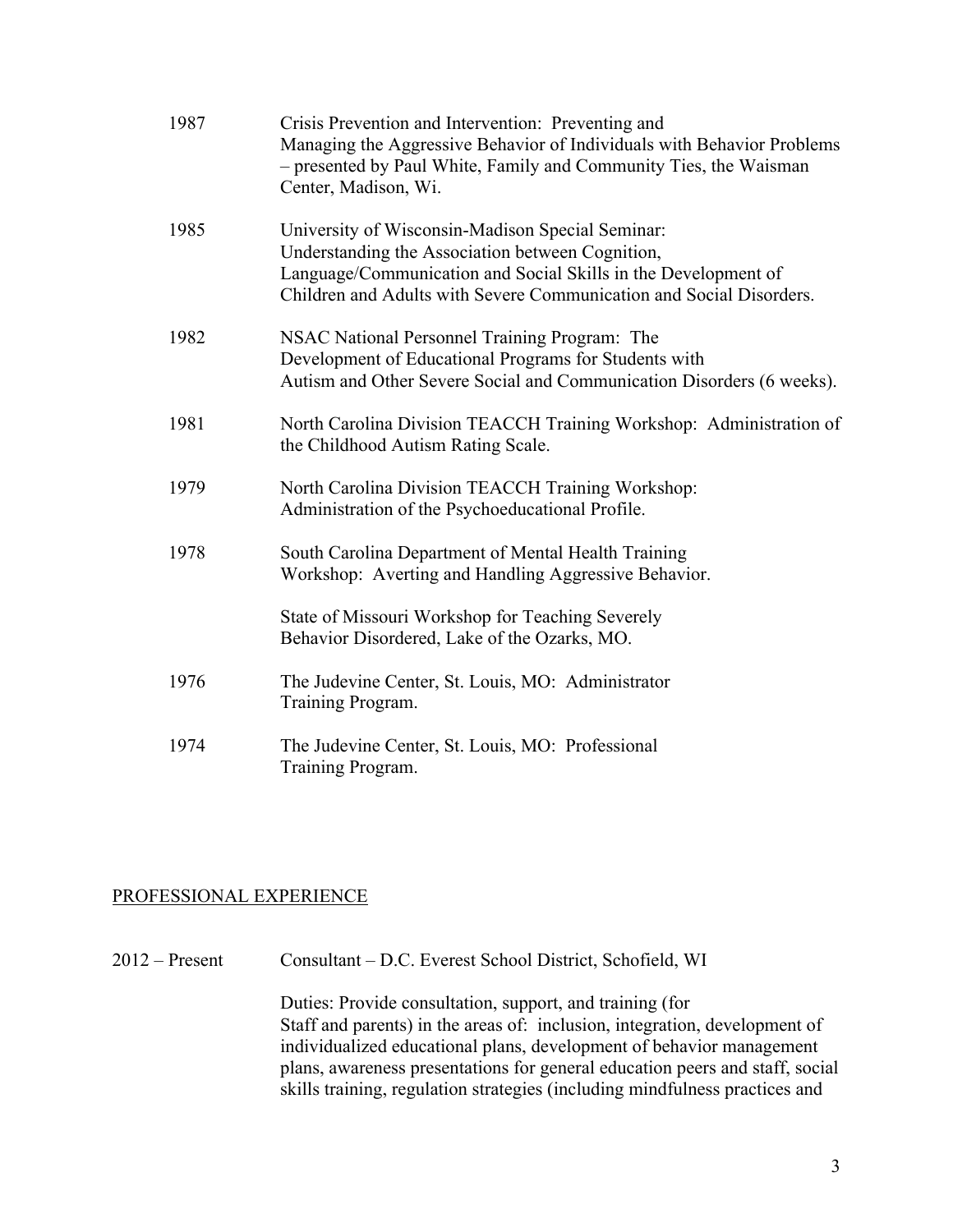|                  | yoga) and supporting students directly with severe emotional challenges,<br>cognitive challenges, autism, and other severe behavior and/or<br>communication challenges.                                                                                                                                                                                                                                                                                                                                          |
|------------------|------------------------------------------------------------------------------------------------------------------------------------------------------------------------------------------------------------------------------------------------------------------------------------------------------------------------------------------------------------------------------------------------------------------------------------------------------------------------------------------------------------------|
| $2010$ – Present | Program Specialist and Co-Facilitator – Dane County Rhythms Program<br>and Learning Group, through the University of Wisconsin-Madison -<br>Community TIES Outreach Programs, Madison, WI                                                                                                                                                                                                                                                                                                                        |
|                  | Duties: Provide consultation, training and other resources to people with<br>sensory and movement differences and their teams supported through the<br>Dane County Rhythms Program. Work to increase Dane County's<br>capacity to effectively support its citizens with complex sensory and<br>movement differences to live full and meaningful lives through the<br>effective use of visual communication supports, time design, rhythm and<br>relationship building, teaming, mindfulness practices, and yoga. |
| 2004 - Present   | Yoga and Meditation Instructor                                                                                                                                                                                                                                                                                                                                                                                                                                                                                   |
|                  | Duties: Plan and conduct classes in yoga and meditation. Instruction is<br>designed to support individuals on the autism spectrum individually and in<br>integrated groups. Instruction provided in homes, schools and other<br>community settings.                                                                                                                                                                                                                                                              |
| $2001$ – Present | Consultant – Oregon School District, Oregon, Wisconsin                                                                                                                                                                                                                                                                                                                                                                                                                                                           |
|                  | Duties: Provide consultation, support, and training (for<br>Staff and parents) in the areas of: inclusion, integration, development of<br>individualized educational plans, development of behavior management<br>plans, awareness presentations for general education peers and staff, social<br>skills training, and supporting students with severe emotional challenges,<br>cognitive challenges, autism, and other severe behavior and/or<br>communication challenges.                                      |
| $2001 - 2004$    | Consultant – North Dupage Special Education<br>Cooperative, Roselle, IL                                                                                                                                                                                                                                                                                                                                                                                                                                          |
|                  | Duties: Provide consultation, support, and training (for<br>staff and parents) in the areas of: inclusion, integration, development of<br>individualized educational plans, development of behavior management<br>plans, awareness presentations for general education peers and staff, social<br>skills training, and supporting students with severe emotional challenges,<br>cognitive challenges, autism, and other severe behavior and/or<br>communication challenges.                                      |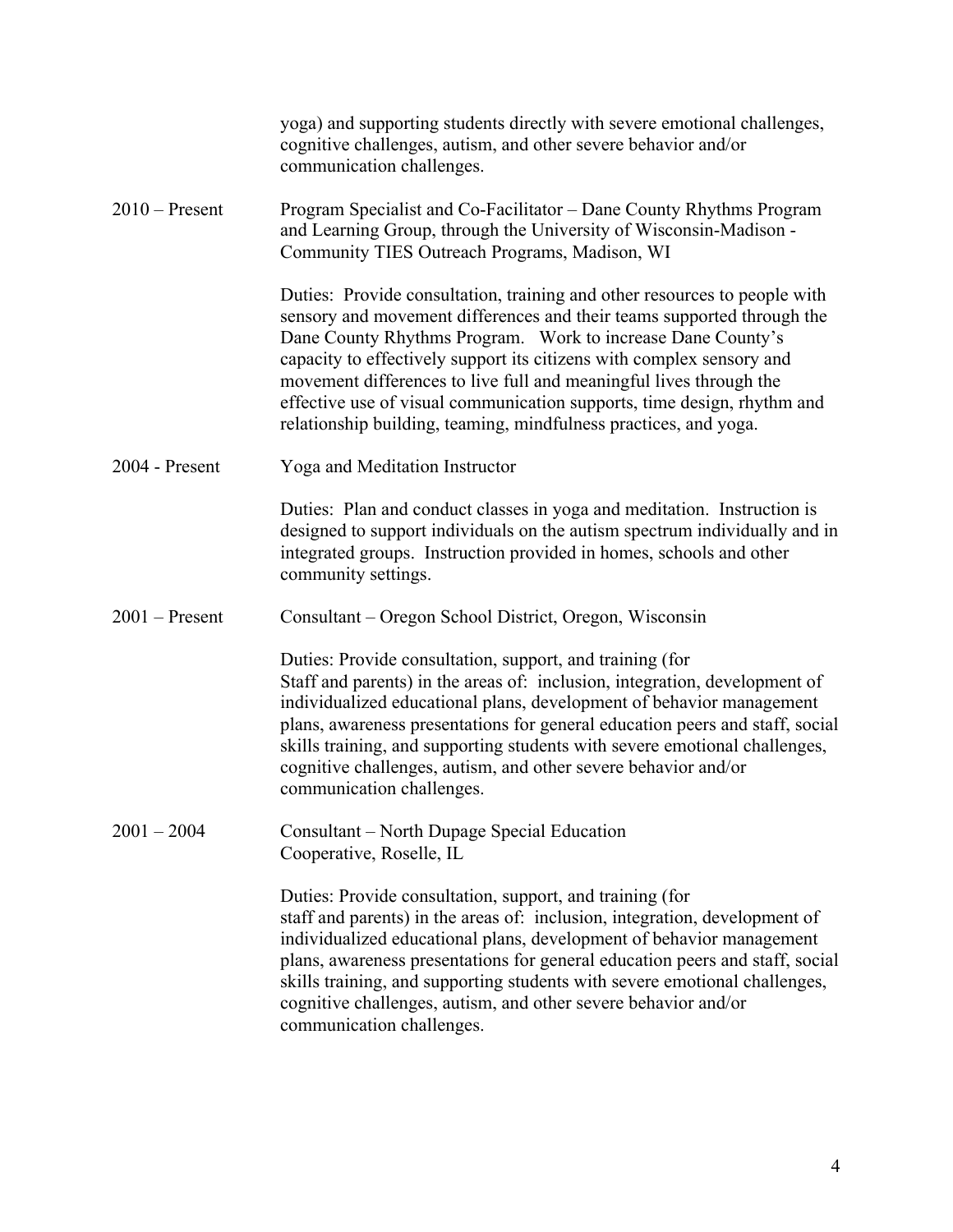| $2000 - 2004$ | Consultant – Baraboo School District, Baraboo, Wisconsin                                                                                                                                                                                                                                                                                                                                                                                                                                                                                                               |
|---------------|------------------------------------------------------------------------------------------------------------------------------------------------------------------------------------------------------------------------------------------------------------------------------------------------------------------------------------------------------------------------------------------------------------------------------------------------------------------------------------------------------------------------------------------------------------------------|
|               | Duties: Provide consultation, support, and training (for<br>Staff and parents) in the areas of: inclusion, integration, development of<br>individualized educational plans, development of behavior management<br>plans, awareness presentations for general education peers and staff, social<br>skills training, and supporting students with severe emotional challenges,<br>cognitive challenges, autism, and other severe behavior and/or<br>communication challenges.                                                                                            |
| $2000 - 2006$ | Core Trainer for Wisconsin State Wide Autism Training, sponsored by<br>CESA 7 – Regional Network and the Wisconsin Department of Public<br>Instruction                                                                                                                                                                                                                                                                                                                                                                                                                 |
|               | Duties: Develop and present large group workshops in the areas of:<br>inclusion, integration, development of individualized educational plans,<br>development of behavior management plans, awareness presentations for<br>general education peers and staff, social skills training, and supporting<br>students with autism spectrum disorders.                                                                                                                                                                                                                       |
| $1998 - 2000$ | Consultant – North Suburban Special Education District, Highland Park, IL                                                                                                                                                                                                                                                                                                                                                                                                                                                                                              |
|               | Duties: Assist staff in developing a long-term plan of<br>services for students with autism, focusing particularly<br>in helping them provide intense discrete trial format<br>instruction in resource classrooms and in integrated<br>general education classrooms. Provide assistance in<br>preparing programs to be model sites for the Illinois<br>State Autism and PDD Training Grant.                                                                                                                                                                            |
| $1998 - 2008$ | Core Trainer – Illinois State Autism and PDD Training and Technical<br><b>Assistance Grant</b>                                                                                                                                                                                                                                                                                                                                                                                                                                                                         |
|               | Duties: Develop and present information on current theories and practices<br>in autism in a trainer of trainers model across the state of Illinois in the<br>areas of: inclusion, integration, development of individualized educational<br>plans, development of behavior management plans, awareness<br>presentations for general education peers and staff, social skills<br>training, and supporting students with autism spectrum<br>disorders. After initial presentations, provide follow-up support and<br>consultation to new training teams and model sites. |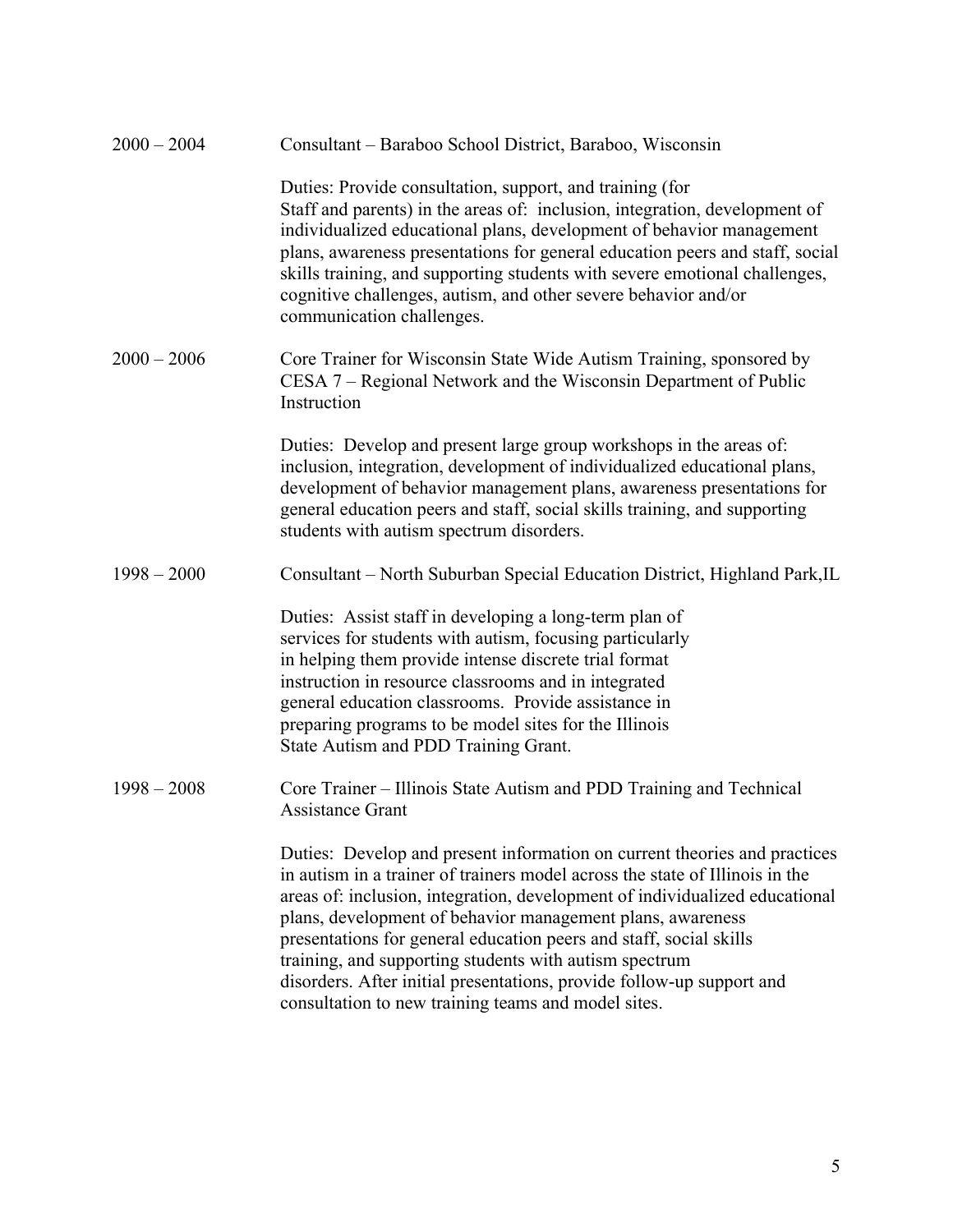| 1995 - 2012      | Consultant - District 300, Dundee, IL                                                                                                                                                                                                                                                                                                                                                                                                                                          |
|------------------|--------------------------------------------------------------------------------------------------------------------------------------------------------------------------------------------------------------------------------------------------------------------------------------------------------------------------------------------------------------------------------------------------------------------------------------------------------------------------------|
|                  | Duties: Assist staff in developing a long-term plan of services for students<br>with autism, develop and implement a trainer of trainers model to train<br>staff and parents in the education and treatment of children with<br>autism, and provide consultation for staff and parents in working with<br>children with autism.                                                                                                                                                |
| $1994 -$ Present | Consultant - Waunekee School District, Waunekee, WI                                                                                                                                                                                                                                                                                                                                                                                                                            |
|                  | Duties: Provide consultation, support, and training (for<br>Staff and parents) in the areas of: inclusion, integration, development of<br>individualized educational plans, development of behavior management<br>plans, awareness presentations for general education peers and staff, social<br>skills training, and supporting students with severe emotional challenges,<br>cognitive challenges, autism, and other severe behavior and/or<br>communication challenges.    |
| $1992 -$ Present | Therapist - Autism Resources Network, Madison, Wisconsin                                                                                                                                                                                                                                                                                                                                                                                                                       |
|                  | Duties: Provide direct therapy (individual and peer group) to individuals<br>with autism and other neurophysiological differences. Clients range in<br>age from 3 years to 39 years. Therapy is designed to meet each clients<br>individual needs. It can include discrete trial work, play therapy, art<br>therapy, cognitive rehearsal, therapy, behavior management, mindfulness<br>meditation, relaxation therapy, yoga, social skills and communication<br>training, etc. |
| 1992 - 1993      | University lecturer - Introduction to Individuals with Disabilities -<br>University of Wisconsin-Madison                                                                                                                                                                                                                                                                                                                                                                       |
|                  | Duties: Develop class syllabi and curriculum, conduct<br>university class lectures, supervise students on individual and group class<br>research and projects, and advise students.                                                                                                                                                                                                                                                                                            |
| Spring 1992      | University lecturer - Applied Behavior Analysis and<br>Individuals with Disabilities - University of Wisconsin-<br>Madison                                                                                                                                                                                                                                                                                                                                                     |
|                  | Duties: Develop class syllabi and curriculum, conduct university class<br>lectures, supervise students on individual class research and projects, and<br>advise students.                                                                                                                                                                                                                                                                                                      |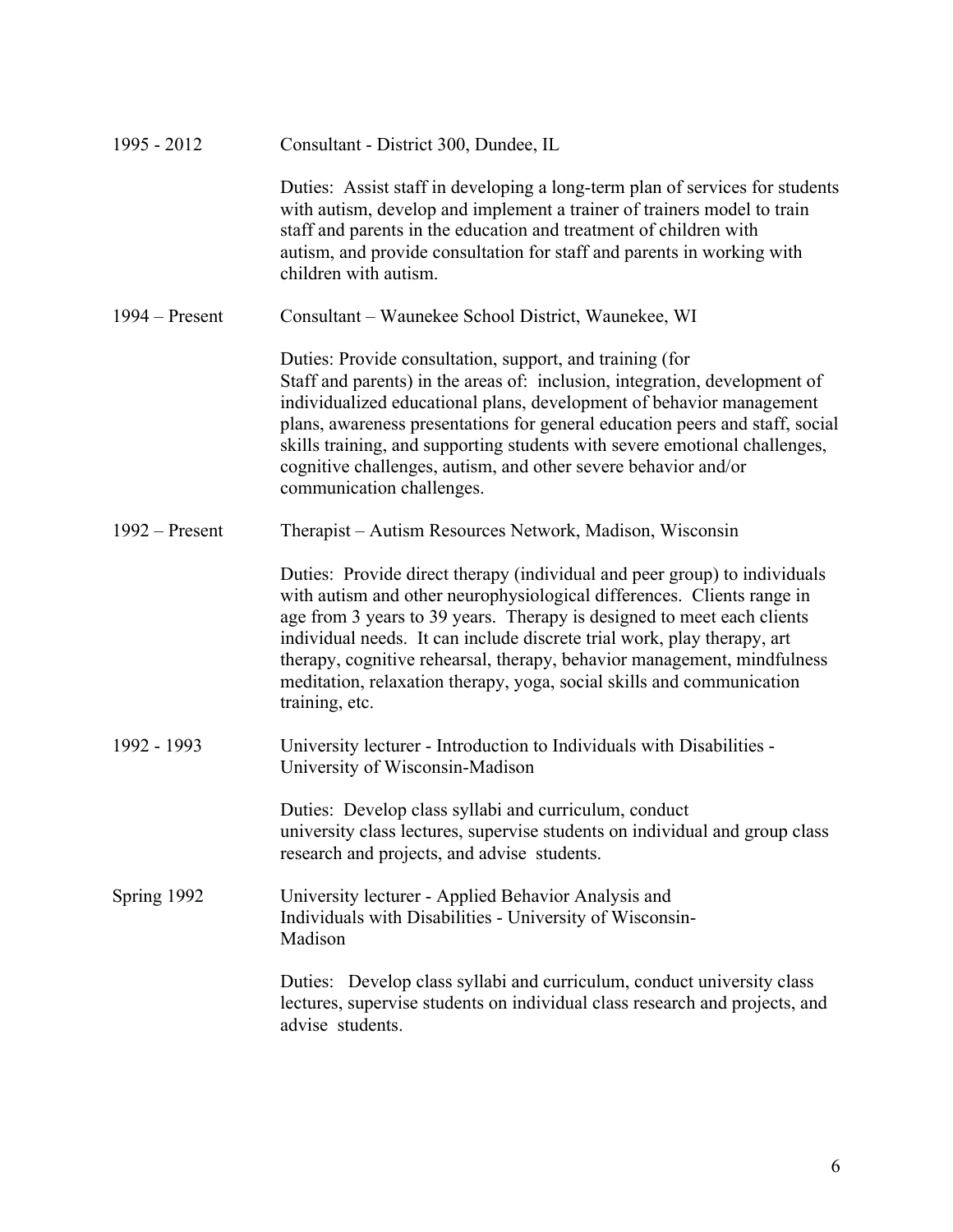| 1991 - 2000 | Consultant - Little Friends Inc., Naperville, IL                                                                                                                                                                                                                                                                                                                                                                                     |
|-------------|--------------------------------------------------------------------------------------------------------------------------------------------------------------------------------------------------------------------------------------------------------------------------------------------------------------------------------------------------------------------------------------------------------------------------------------|
|             | Duties: Provide consultation, support, grant-writing, and<br>training (for staff and parents) in the areas of: inclusion, integration,<br>development of individualized educational plans, development of behavior<br>management plans, facilitated communication, and supporting students<br>with severe emotional challenges, cognitive challenges, autism, and other<br>severe behavior and/or communication challenges.          |
| 1990 - 1999 | Autism Specialist - Madison Metropolitan School District, Madison, WI                                                                                                                                                                                                                                                                                                                                                                |
|             | Duties: Develop, plan and implement educational support services for<br>students with autism; develop, plan and implement training for staff<br>providing direct support to students with autism; participate as multi-<br>disciplinary team member assessing students with autism; develop, plan<br>and implement program evaluation strategies; and provide direct services<br>to students with autism and their families.         |
| 1989 - 1991 | University lecturer - Introduction to Exceptionalities –<br>University of Wisconsin-Madison                                                                                                                                                                                                                                                                                                                                          |
|             | Duties: Develop class syllabi and curriculum, conduct university class<br>lectures, supervise students on individual and group class research and<br>projects, and advise students.                                                                                                                                                                                                                                                  |
| 1988 - 1990 | Consultant - School Association of Special Education for<br>DuPage County (SASED), Addison, IL                                                                                                                                                                                                                                                                                                                                       |
|             | Duties: Provide consultation and support to the SASED Autism Training<br>Team, assist with evaluations of students with autism, provide<br>consultation in the development of educational and behavioral plans for<br>students with severe behavior challenges and/or autism, and provide<br>training in the areas of non-aversive behavior management, augmentative<br>communication systems, instructional strategies, and autism. |
| 1987 - 1990 | Training Team Coordinator and Technical Assistant for the Illinois State<br>Autism Training Team, Lombard, IL                                                                                                                                                                                                                                                                                                                        |
|             | Duties: Provide coordination of the state level training and technical<br>assistance team, develop additional training, provide training and technical<br>assistance to schools and agencies in Illinois, write grants to secure<br>funding for training and technical assistance, and conduct program<br>evaluations.                                                                                                               |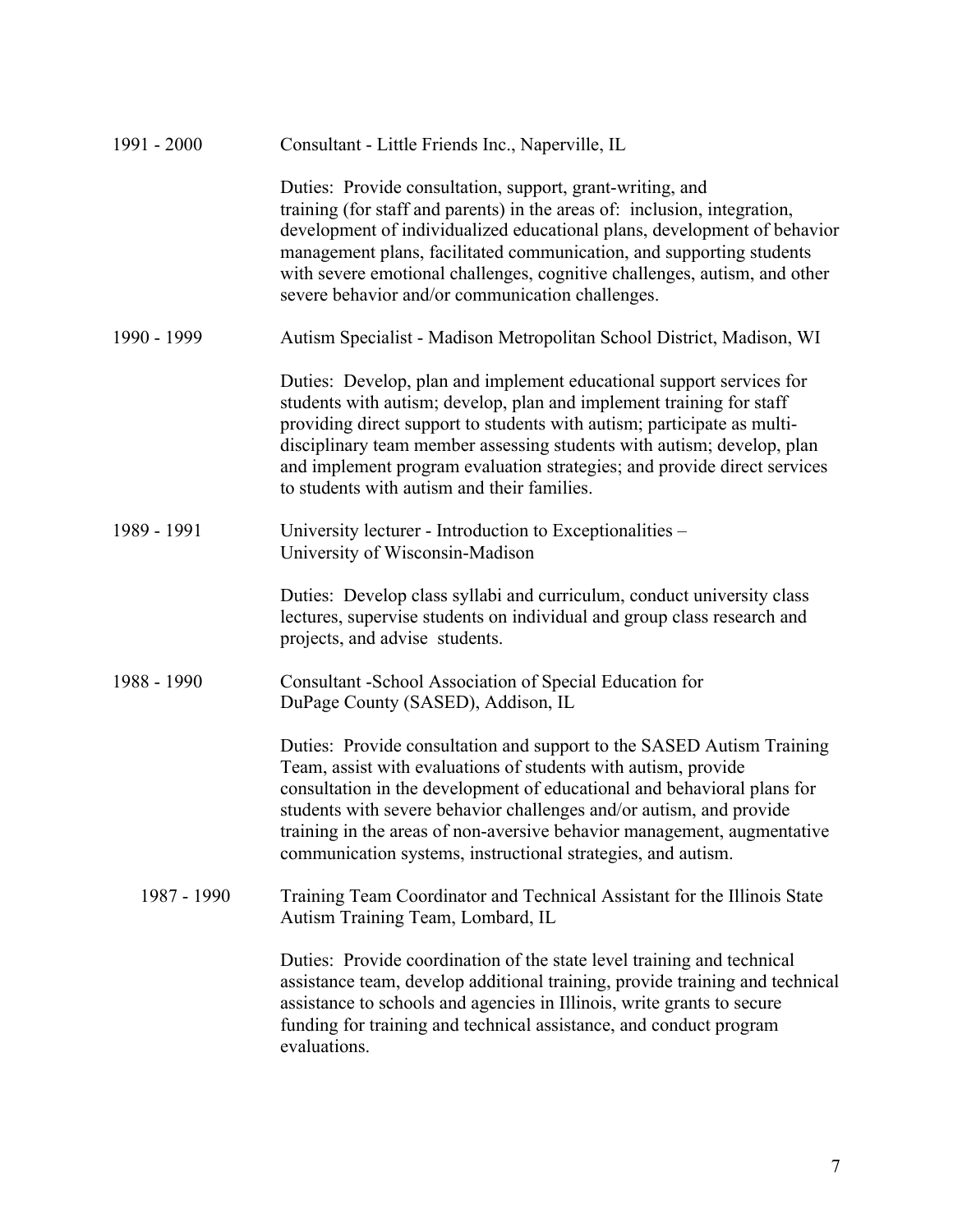#### 1987 - 1991 Behavioral Consultant - Little City Foundation, Chicago, Illinois

Duties: Supervise, coordinate and support development of the behavior management department in their efforts to support individuals with severe learning challenges, severe behavior challenges, severe emotional disturbances, mental illness, and autism; chair the Behavior Management Committee; develop, plan and present training in the areas of inclusion, integration, understanding learning styles, autism, non-aversive behavior management, augmentative communication strategies (including facilitated communication), community-based curriculum development and instruction, functional curriculum and instruction for learners with severe cognitive challenges and/or autism, and facilitated communication; and assist in the development of individual behavior management plans for individuals with severe behavior challenges.

1987 - Present Educational and Behavioral Consultant (Private), Autism Resources Network, Madison, WI.

> Duties: Provide evaluation and consultation services to private and public schools regarding educational and behavioral programming, provide evaluation and consultation to other service agencies, and develop and present training packages on various aspects of educational and behavioral programming for individuals with cognitive, behavioral, emotional, and/or communicative challenges.

1985 - 1987 Research Assistant - Educational Leadership Preparation Program in Autism and Severe Behavior/Communication Disorders. Department of Rehabilitation Psychology and Special Education, University of Wisconsin, Madison, WI.

> Duties: Assist project director in developing and conducting presentations and university class lectures; conduct research; and provide consultation in the area of supporting individuals with autism, emotional disturbance, behavior disorders, and other severe social and communication disorders.

1983 - 1985 Teaching Assistant, Program for Students with Emotional Disturbances. Department of Rehabilitation Psychology and Special Education, University of Wisconsin, Madison, WI.

> Duties: Assist in developing class syllabi and curriculum, conduct university class lectures, supervise student teachers in local public school classrooms, and advise undergraduate students working on certification in the area of emotional disturbances.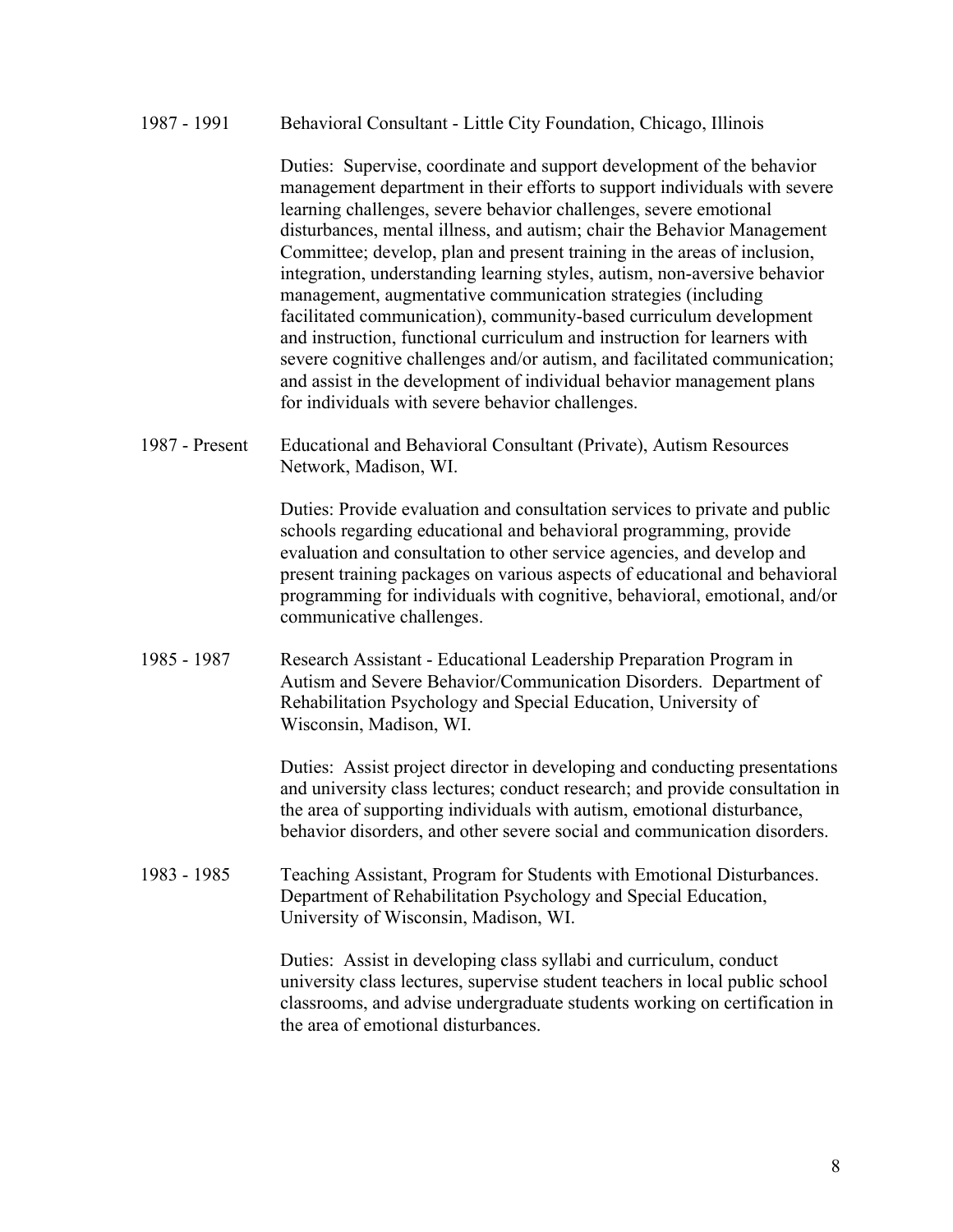1978 - 1983 Assistant State Coordinator - Programs for Children, Adolescents and Adults with Autism, South Carolina Department of Mental Health. This is a program that provides services, in coordination with the local public schools, to individuals with autism, cognitive disabilities, emotional disturbances, behavior disorders, and other severe social and communication disorders.

> Duties: Assist in planning and coordinating state-wide system of educational, vocational, and residential services; supervise private and public school classroom teachers; plan and direct state-wide system of training and consultation; conduct training and consultation to professionals and parents; consult to other agencies on treatment programs; and conduct evaluations of programs and students.

1977 - 1978 Behavior Specialist and Program Coordinator, The Judevine Center, St. Louis, MO.

> Duties: Generate and supervise behavioral interventions for children, conduct food exchanges (initial behavioral training with children); supervise teachers on classroom performance and decision-making procedures; review data systems; assist in conducting parent, professional and administrator training programs; and provide consultation.

1976 - 1977 Program Director, The Judevine Center of Illinois, Fairview Heights, IL.

Duties: Supervise educational program for children, supervise staff and conduct signed speech program, teach in the classroom, supervise volunteers and paraprofessionals, conduct staffings on children, arrange and conduct parent conferences, evaluate and conduct intake of new children, coordinate placement of children within and outside the program, transition new students into classes, and establish and maintain community relations.

1975 - 1978 Signed Speech Specialist, The Judevine Center, St. Louis, MO.

Duties: Conduct signed speech sessions, review and supervise work of other signed speech therapists, and provide training and consultation regarding the signed speech program to parents and classroom teachers.

1975 - 1976 Training Coordinator, The Judevine Center, St. Louis, MO.

Duties: Schedule, supervise and conduct the professional training program; schedule, supervise, and conduct administrator training program; and serve as member of the technical assistance team.

1974 - 1976 Classroom Teacher, The Judevine Center, St. Louis, MO.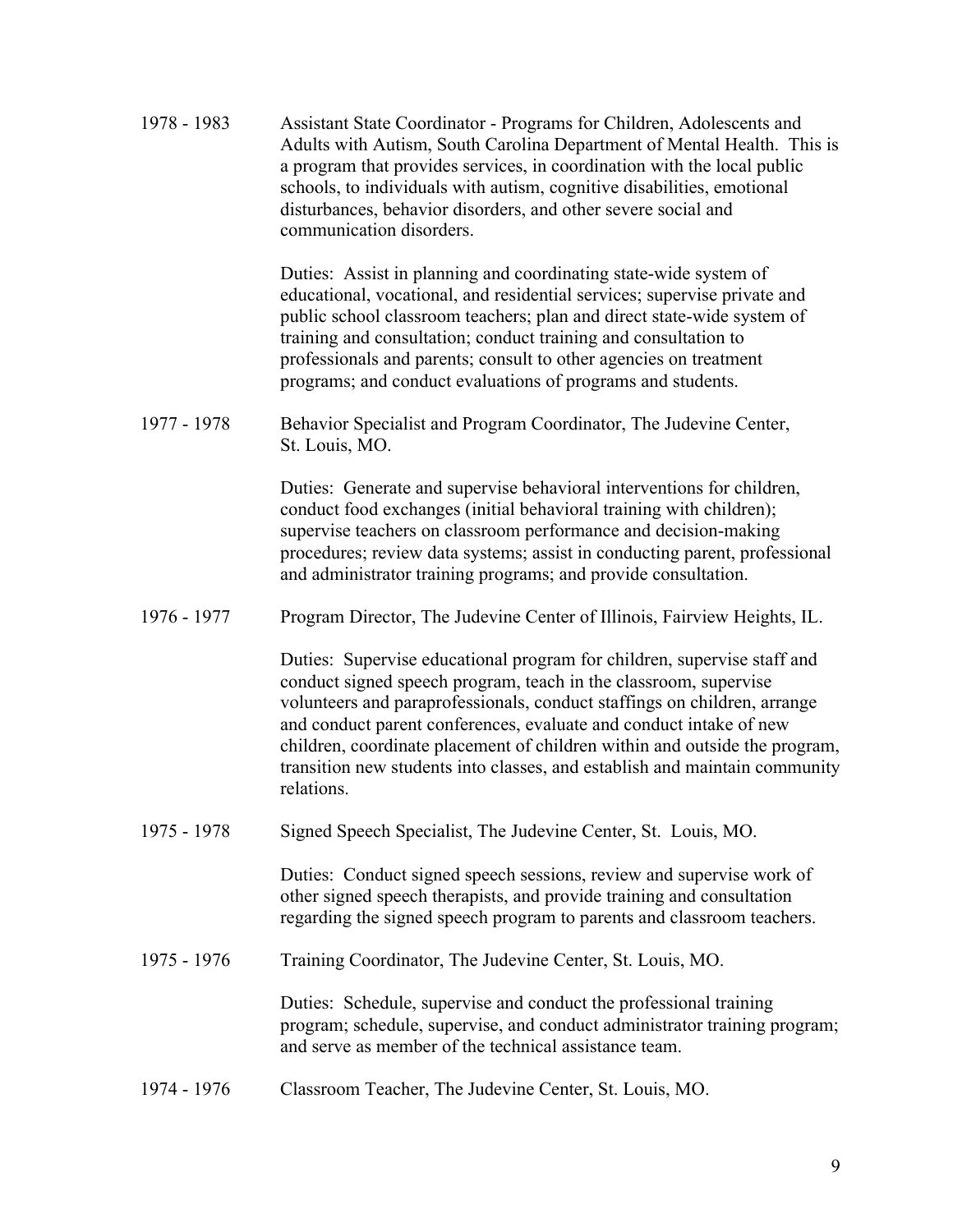Duties: In conjunction with parents, plan and develop classroom goals and objectives for students with autism and other severe emotional/behavioral/communicative disorders; plan and implement daily class schedules and lesson plans; monitor, evaluate, and document student progress; and develop home teaching plans for parents.

#### PUBLICATIONS

- Chapman, R. S., Striem, N., Salmon, D., Crais, B., Strand, E. & Negri-Shoultz, N. (1992). Child talk: Assumptions of a developmental process model for early language learning (pp. 3-19). In R.S. Chapman (Ed.) Processes in language acquisition and disorders. Cambridge, MA: Cambridge University Press.
- Donnellan, A. M., LaVigna, G., Negri-Shoultz, N., & Fassbender, L. (1988). Progress without punishment. New York: Teachers College Press.
- Donnellan, A. M. & Negri-Shoultz, N. (1986). [Review of: Communication problems in autism.] Professional School Psychology.
- Kilman, B. & Negri-Shoultz, N. (1987). Developing educational programs for working with ' near-normal' people with autism. In D. Cohen & A. M. Donnellan (Eds.), Handbook of autism and disorders of atypical development. New York: Wiley.
- McGinnity, K. & Negri, N. (2005). Walk Awhile in My Autism. Wisconsin: Cambridge Book Review Press
- Negri, N. (in progress). How parents and foster parents can manage the challenging behavior of their children positively and in a way that works. Madison, WI. A manual developed for the Department of Health and Social Services
- Negri, N. (1992). Individuals with autism: Language acquisition with restricted social and emotional knowledge (pp. 279-298). In R.S. Chapman (Ed.) Processes in language acquisition and disorders. Cambridge, MA: Cambridge University Press.
- Negri-Shoultz, N. (1987). Affective perspective-taking skills in more able individuals with autism. Doctoral dissertation. Madison, WI: University of Wisconsin-Madison.
- Negri, N., & Donnellan, A. M. (in progress). Emotional responsiveness of more-abled individuals with autism: An assessment of their affective perspective-taking skills.
- Negri, N. A., Shoultz, M.D., & Majure, A. (1990). The analysis of challenging behavior: What is this behavior communicating? What do supported employment personnel need to know? Rehabilitation Education, 4, pp. 333-346.